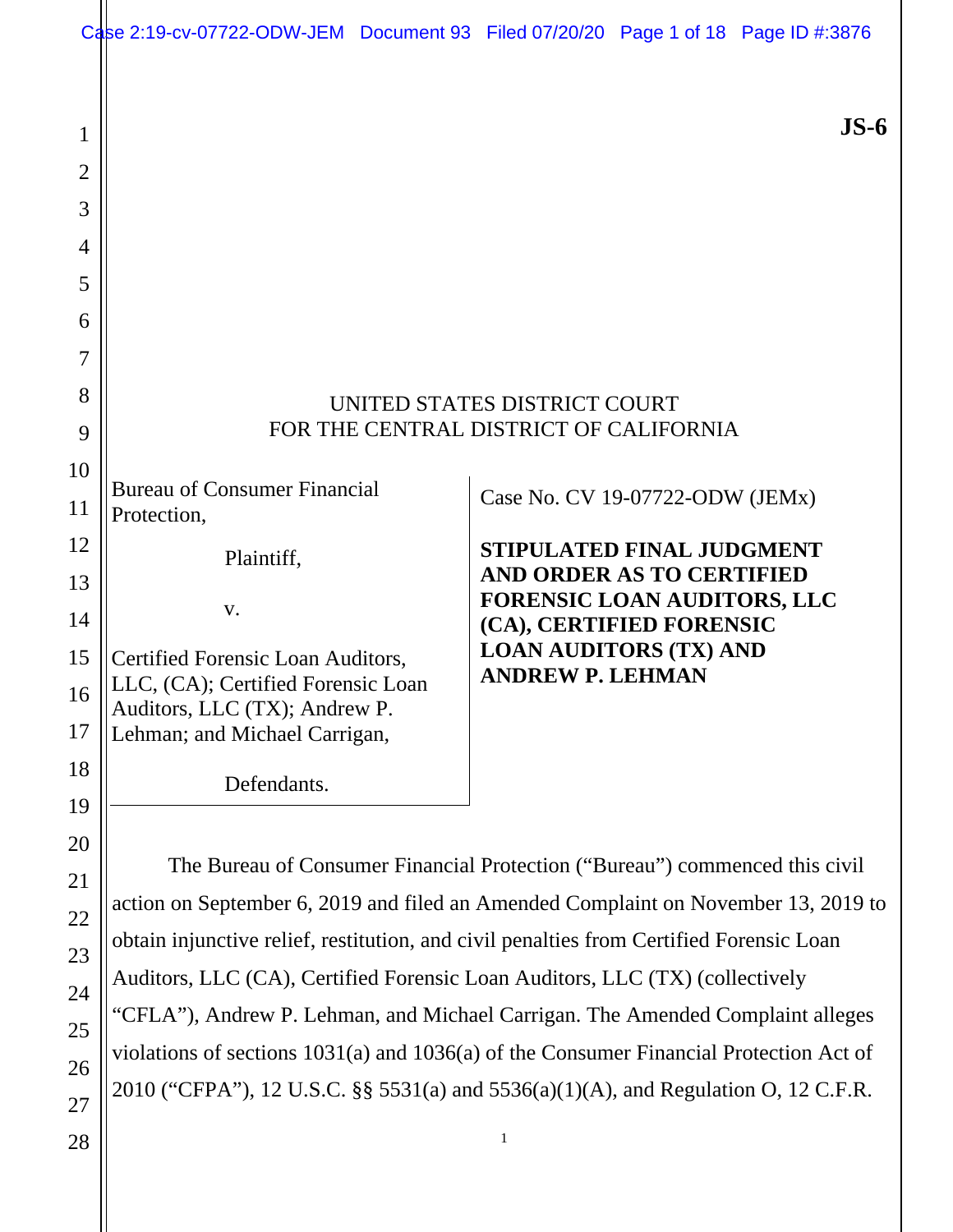1 2 3 4 5 §§ 1015.3(c) and 1015.5(a) (2011), against CFLA and Lehman in connection with their offering, advertising, marketing, and selling of purported financial-advisory and mortgage-assistance-relief services, and against Defendant Michael Carrigan in connection with his substantial assistance in furtherance of CFLA's and Lehman's unlawful conduct.

The Bureau and Defendants CFLA and Lehman, agree to entry of this Stipulated Final Judgment and Order ("Order"), without adjudication of any issue of fact or law, to settle and resolve all matters in dispute arising from the conduct alleged in the Amended Complaint.

#### **THEREFORE, it is ORDERED:**

#### **FINDINGS**

1. This Court has jurisdiction over the parties and the subject matter of this action and venue is proper in this jurisdiction under 28 U.S.C. § 1391(b) and (c), and 12 U.S.C. § 5564(f).

2. The Amended Complaint alleges claims upon which relief may be granted.

3. The relief provided in this Order is appropriate and available pursuant to sections 1054 and 1055 of the CFPA, 12 U.S.C. §§ 5564 and 5565.

18 19 20 22 4. Defendants CFLA and Lehman waive all rights to seek judicial review or otherwise challenge or contest the validity of this Order and any claim they may have under the Equal Access to Justice Act, 28 U.S.C. § 2412, concerning the prosecution of this action to the date of this Order. Each Party agrees to bear its own costs and expenses, including, without limitation, attorneys' fees.

23 24 5. Defendants CFLA and Lehman neither admit nor deny any allegations in the Amended Complaint, except as specified in this Order. For purposes of this Order, Defendants CFLA and Lehman admit the facts necessary to establish the Court's jurisdiction over Defendant CFLA and Lehman and the subject matter of this action.

2

6

7

8

9

10

11

12

13

14

15

16

17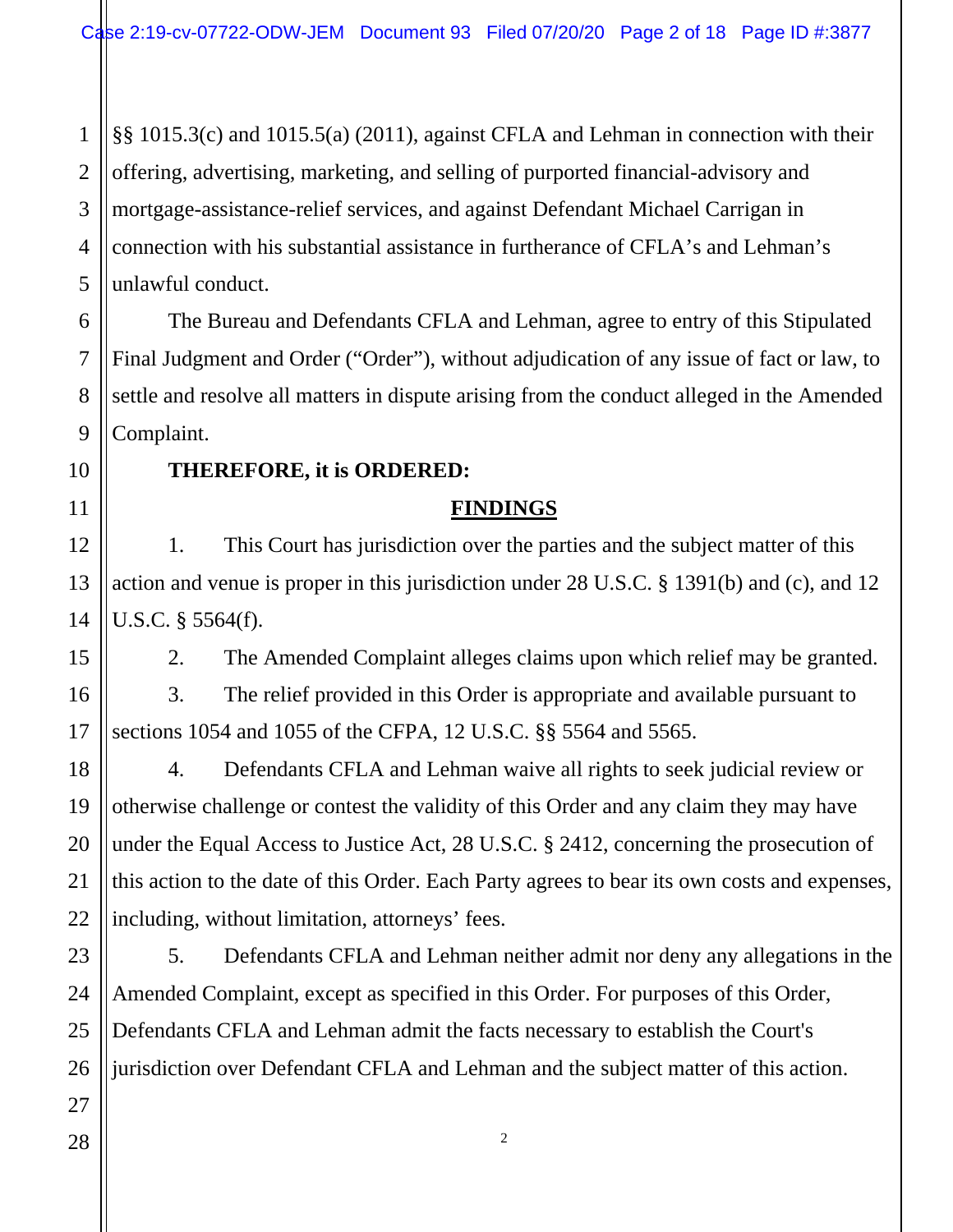| 1        | 6. | Entry of this Order is in the public interest.                              |
|----------|----|-----------------------------------------------------------------------------|
| 2        |    | <b>DEFINITIONS</b>                                                          |
| 3        | 7. | The following definitions apply to this Order:                              |
| 4        |    | a. "Affected Consumers" includes any consumer who, since July 1, 2014,      |
| 5        |    | purchased a Securitization Audit and/or a Quiet Title Package from          |
| 6        |    | CFLA.                                                                       |
| 7        |    | b. "Assisting Others" means helping, aiding, training, or providing support |
| 8        |    | to others, including but not limited to:                                    |
| 9        |    | i. consulting in any form whatsoever;                                       |
| 10       |    | ii. formulating or providing, or arranging for the formulation or           |
| 11       |    | provision of, any advertising or marketing material, including, but         |
| 12       |    | not limited to, any telephone sales script, direct mail solicitation, or    |
| 13       |    | the text of any Internet website, email, or other electronic                |
| 14       |    | communication;                                                              |
| 15       |    | iii. providing names of, or contributing to the generation of, potential    |
| 16       |    | customers; and                                                              |
| 17       |    | iv. participating in or providing services related to the offering, sale,   |
| 18       |    | or servicing of a product, or the collection of payments for a              |
| 19       |    | product.                                                                    |
| 20       |    | c. "CFLA" means Certified Forensic Loan Auditors, LLC, and its              |
| 21       |    | successors and assigns.                                                     |
| 22<br>23 |    | d. "Defendant Carrigan" means Michael Carrigan, and any other names         |
| 24       |    | by which he might be known;                                                 |
| 25       |    | e. "Defendant Lehman" means Andrew P. Lehman, and any other names           |
| 26       |    | by which he might be known;                                                 |
| 27       |    |                                                                             |
| 28       |    | 3                                                                           |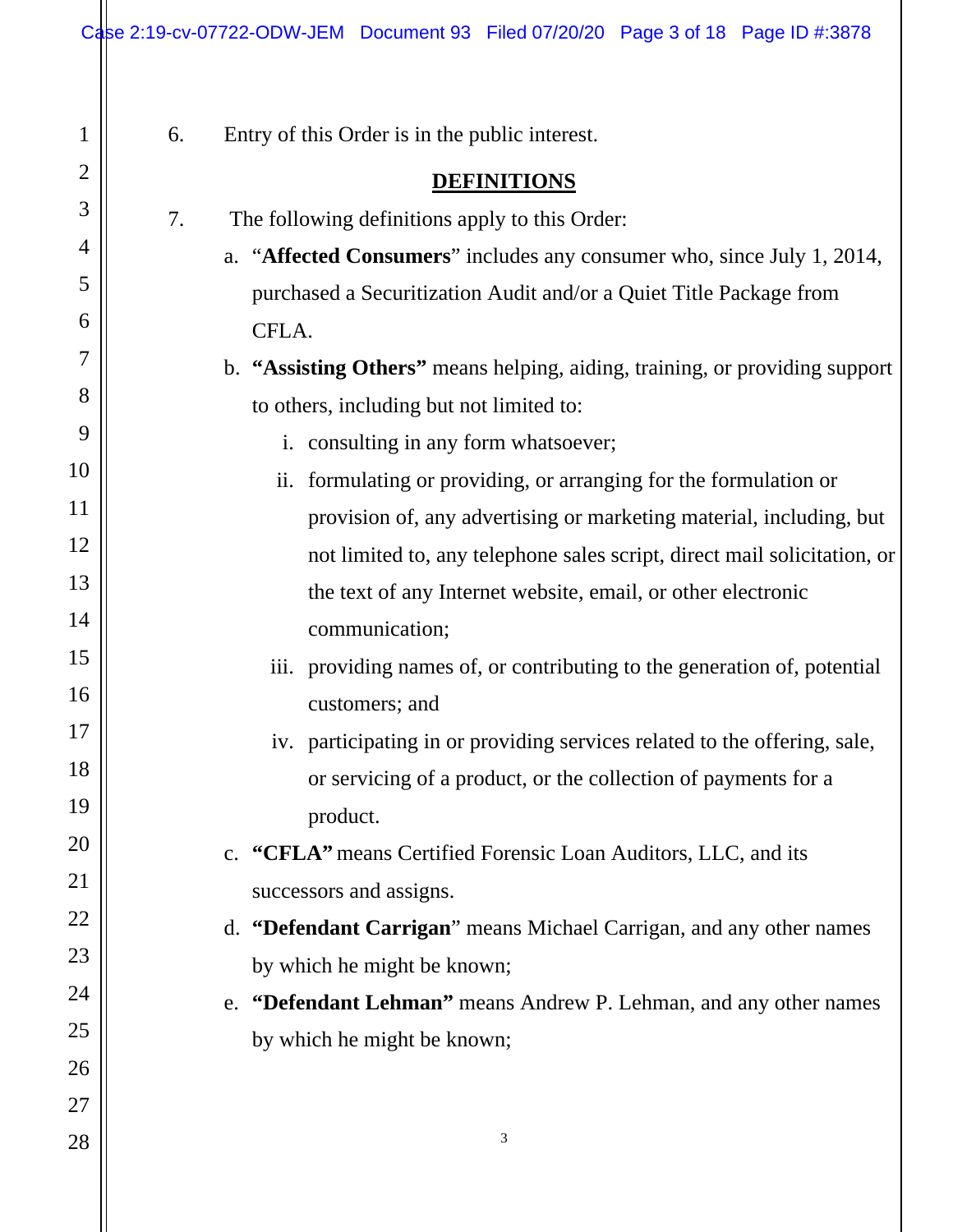| $\mathbf 1$    | f. "Effective Date" means the date on which the Order is entered by the    |
|----------------|----------------------------------------------------------------------------|
| $\overline{2}$ | Court.                                                                     |
| 3              | g. "Enforcement Director" means the Assistant Director of the Office of    |
| 4              | Enforcement for the Consumer Financial Protection Bureau, or his or her    |
| 5              | delegate.                                                                  |
| 6              | h. "Financial Advisory Service" includes the meaning of the term           |
| 7              | "financial advisory services," as of the Effective Date, in Section        |
| 8              | 1002(15)(viii) of the Consumer Financial Protection Act, 12 U.S.C. §       |
| 9              | 5481(15)(viii), and, subject to applicable limitations on the Bureau's     |
| 10             | enforcement authority, includes, but is not limited to:                    |
| <sup>11</sup>  | i. providing financial advisory services to consumers on individual        |
| 12             | financial matters or relating to proprietary financial products or         |
| 13             | services;                                                                  |
| 14             | ii. providing credit counseling to any consumer;                           |
| 15             | iii. providing services to assist a consumer with debt management or       |
| 16             | debt settlement, modifying the terms of any extension of credit, or        |
| 17             | avoiding foreclosure; and                                                  |
| 18             | iv. auditing, reviewing, or analyzing the origination, transfer, or        |
| 19             | securitization of residential mortgages.                                   |
| 20             | "Mortgage Assistance Relief Services" is synonymous in meaning and<br>i.   |
| 21             | equal in scope to the definition of the term, as of the Effective Date, in |
| 22             | Regulation O, 12 C.F.R. 1015.2, and, subject to applicable limitations on  |
| 23             | the Bureau's enforcement authority, includes, but is not limited to:       |
| 24             | i. Any service, plan, or program, offered or provided to the consumer      |
| 25             | in exchange for consideration, that is represented, expressly or by        |
| 26             |                                                                            |
| 27             |                                                                            |
| 28             | $\overline{4}$                                                             |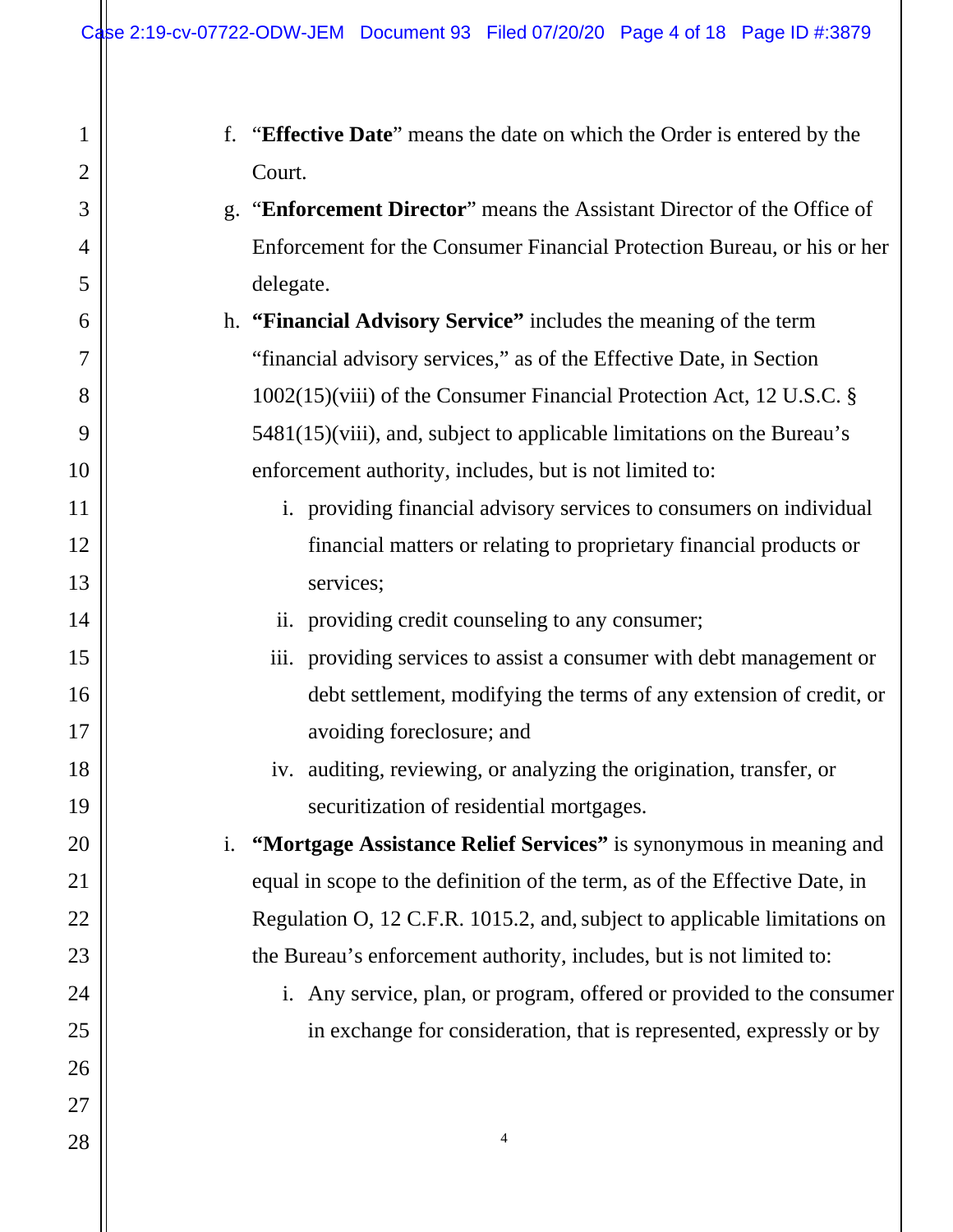implication, to assist or attempt to assist the consumer with any of the following:

- 1. Stopping, preventing, or postponing any mortgage or deed of trust foreclosure sale for the consumer's dwelling, any repossession of the consumer's dwelling, or otherwise saving the consumer's dwelling from foreclosure or repossession;
	- 2. Negotiating, obtaining, or arranging a modification of any term of a dwelling loan, including a reduction in the amount of interest, principal balance, monthly payments, or fees; and
- ii. Obtaining any forbearance or modification in the timing of payments from any dwelling loan holder or servicer on any dwelling loan.
- j. "**Related Consumer Action**" means a private action by or on behalf of one or more consumers or an enforcement action by another governmental agency brought against Defendants based on substantially the same facts as described in the Complaint.
- k. "**Relevant Period**" includes the period from July 1, 2014 to the Effective Date.

l. **"Securitization Audit"** means the audits of residential mortgages that CFLA marketed and sold from July 1, 2014 to the Effective Date. For purposes of this Order a "Securitization Audit" is a "Financial Advisory Service" as that term is defined in subparagraph (h), and a "Mortgage" Assistance Relief Service" as that term is defined in subparagraph (i).

m. **"Quiet Title Package"** means the package of Securitization Audit and supporting litigation documents that CFLA marketed and sold from July

5

27 28

1

2

3

4

5

6

7

8

9

10

11

12

13

14

15

16

17

18

19

20

21

22

23

24

25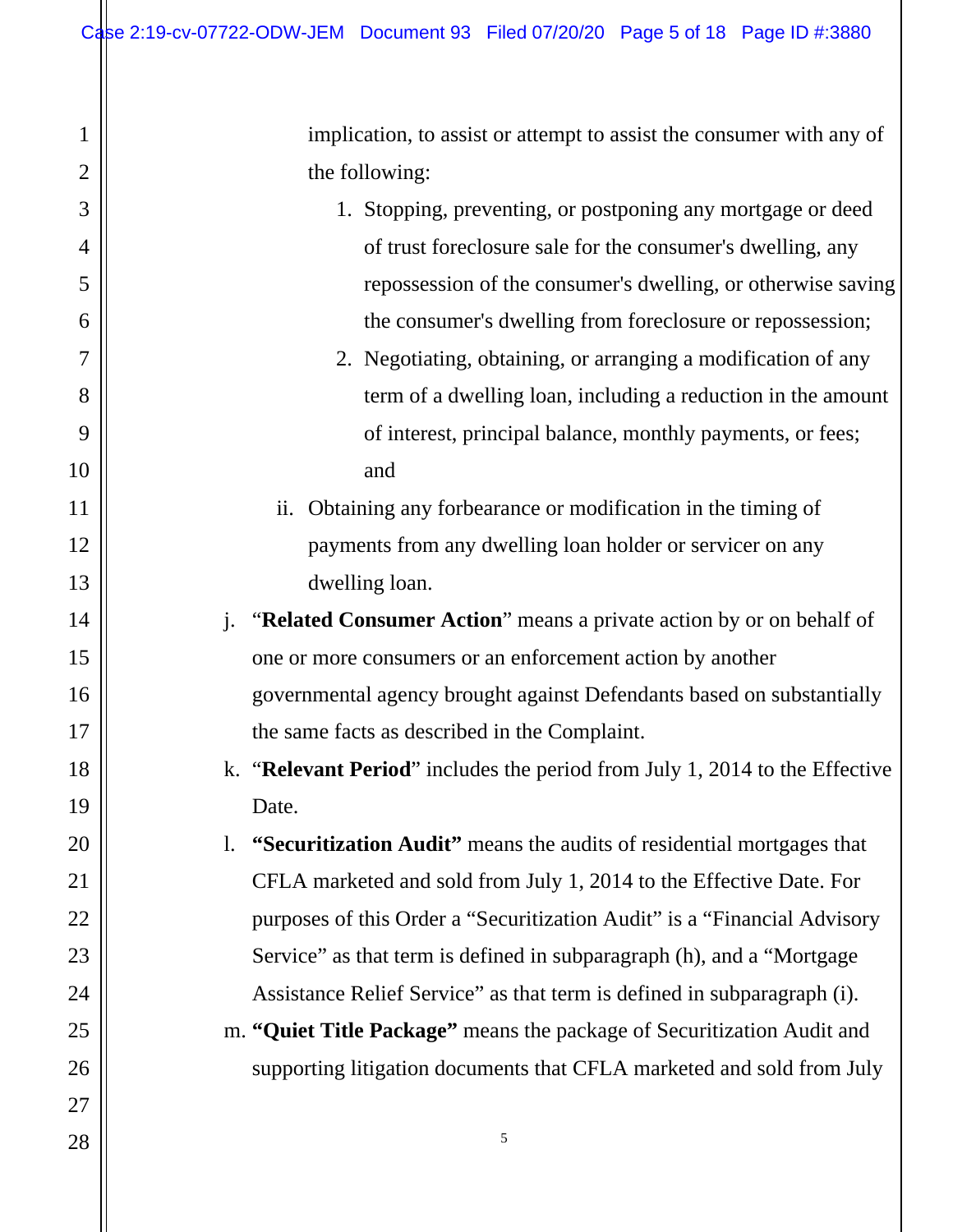| 1              | 1, 2014 to the effective date. For purposes of this Order a "Quiet Title"       |
|----------------|---------------------------------------------------------------------------------|
| $\overline{2}$ | Package" is a "Financial Advisory Service" as that term is defined in           |
| 3              | subparagraph (h), and a "Mortgage Assistance Relief Service" as that            |
| 4              | term is defined in subparagraph (i).                                            |
| 5              | <b>ORDER</b>                                                                    |
| 6              | <b>CONDUCT RELIEF</b>                                                           |
| 7              | I.                                                                              |
| 8              | Permanent Ban on Offering or Providing Mortgage Assistance Relief Services and  |
| 9              | <b>Financial Advisory Services</b>                                              |
| 10             | IT IS ORDERED that:                                                             |
| 11             | Defendants CFLA and Lehman, whether acting directly or indirectly, are<br>8.    |
| 12             | permanently restrained from:                                                    |
| 13             | a. providing, advertising, marketing, promoting, offering for sale, selling, or |
| 14             | producing any Mortgage Assistance Relief Services or Financial                  |
| 15             | Advisory Services; and                                                          |
| 16             | b. Assisting Others in, or receiving any remuneration or other consideration    |
| 17             | from, the provision, advertising, marketing, promoting, offering for sale,      |
| 18             | sale or production of any Mortgage Assistance Relief Services or                |
| 19             | Financial Advisory Services.                                                    |
| 20             | Nothing in this Order shall be read as an exception to this Paragraph.          |
| 21             | II.                                                                             |
| 22             | <b>Customer Information</b>                                                     |
| 23             | IT IS FURTHER ORDERED that:                                                     |
| 24             | Defendants CFLA and Lehman whether acting directly or indirectly, may<br>9.     |
| 25             | not:                                                                            |
| 26             |                                                                                 |
| 27             |                                                                                 |
| 28             | 6                                                                               |
|                |                                                                                 |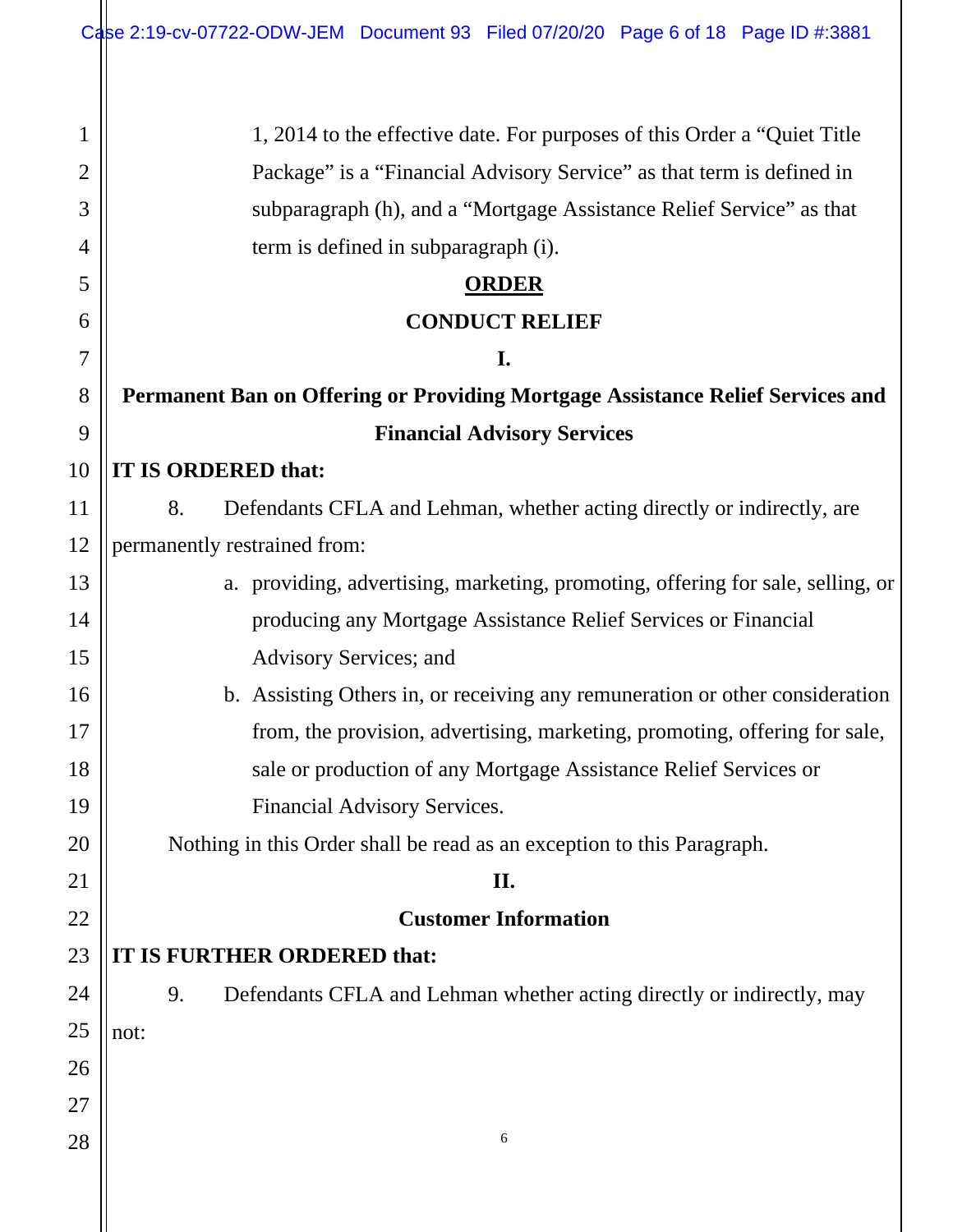| $\mathbf{1}$   | a. disclose, use, or benefit from customer information, including the name,     |
|----------------|---------------------------------------------------------------------------------|
| $\overline{2}$ | address, telephone number, email address, Social Security number, other         |
| 3              | identifying information, or any data that enables access to a customer's        |
| 4              | account (including a credit card, bank account, or other financial              |
| 5              | account), that Defendant CFLA or Lehman obtained before the Effective           |
| 6              | Date in connection with providing Mortgage Assistance Relief Services           |
| 7              | and Financial Advisory Services;                                                |
| 8              | b. attempt to collect, sell, assign, or otherwise transfer any right to collect |
| 9              | payment from any consumer who purchased or agreed to purchase                   |
| $\overline{0}$ | Mortgage Assistance Relief Services or Financial Advisory Services              |
| 1              | from CFLA or Lehman.                                                            |

*However*, customer information may be disclosed if requested by a government agency or required by law, regulation, or court order.

#### **MONETARY PROVISIONS**

#### **III.**

#### **Order to Pay Redress**

10. A judgment for monetary relief is entered in favor of the Bureau and against Defendants CFLA and Lehman, jointly and severally, in the amount of \$3 million for the purpose of providing redress to Affected Consumers; *however*, full payment of this judgment will be suspended upon satisfaction of the obligations in Section VI, Additional Monetary Provisions; and subject to Section V, Effect of Misrepresentation or Omission of Financial Condition, of this Order.

11. With regard to any redress that Defendant CFLA or Lehman pays under this Section, if Defendant CFLA or Lehman receives, directly or indirectly, any reimbursement or indemnification from any source, including but not limited to payment made under any insurance policy, or if Defendant CFLA or Lehman secures a tax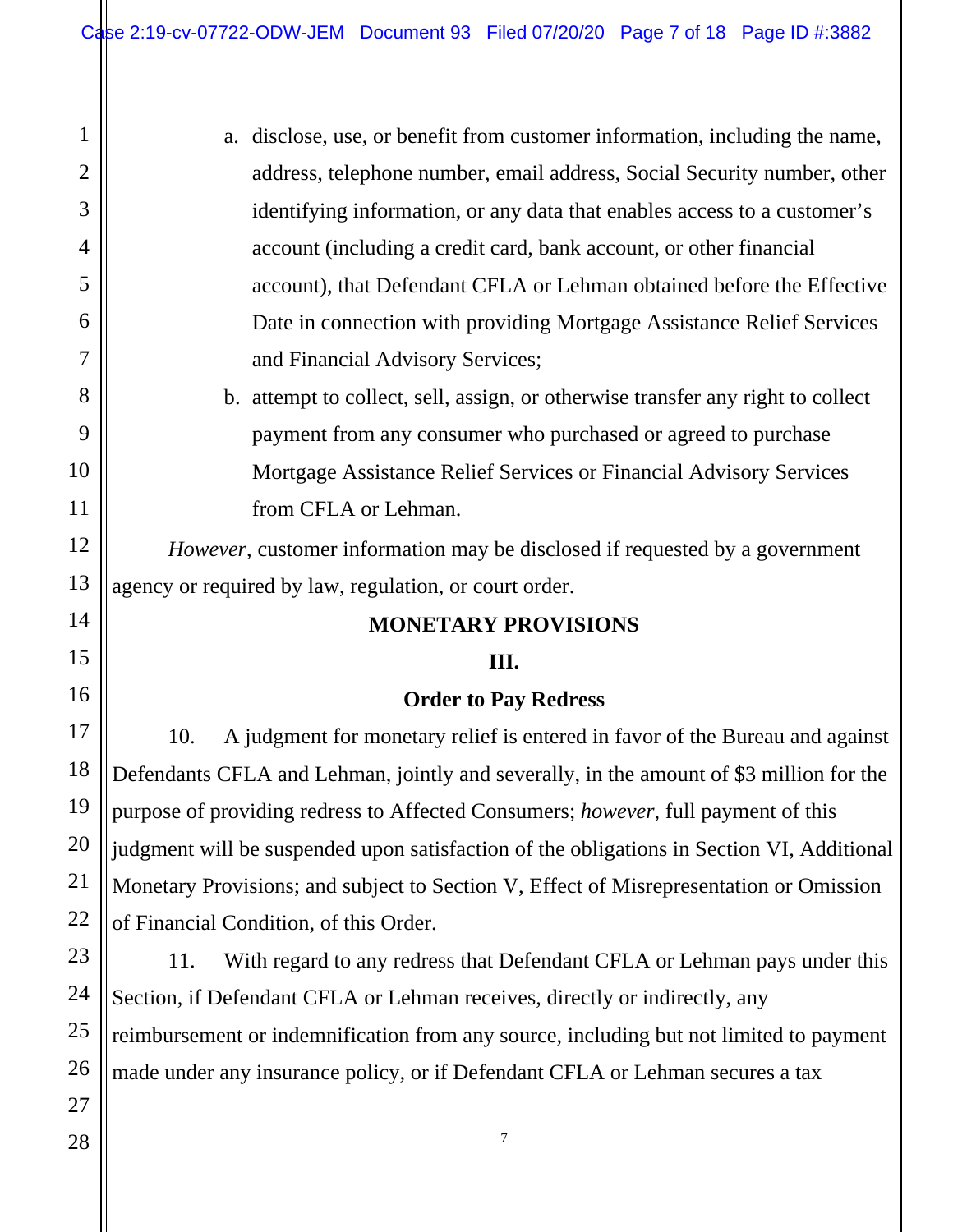1 2 3 deduction or tax credit with regard to any federal, state, or local tax, the relevant defendant must: (a) immediately notify the Enforcement Director in writing, and (b) within ten (10) days of receiving the funds or monetary benefit, the relevant defendant must transfer to the Bureau the full amount of such funds or monetary benefit (Additional Payment) to the Bureau or to the Bureau's agent according to the Bureau's wiring instructions.

12. Any funds received by the Bureau in satisfaction of this judgment will be deposited into a fund or funds administered by the Bureau or the Bureau's agent according to applicable statutes and regulations to be used for redress for injured consumers, including, but not limited to, refund of moneys, restitution, damages or other monetary relief, and for any attendant expenses for the administration of any such redress.

13. If the Bureau determines, in its sole discretion, that providing redress to consumers is wholly or partially impracticable or if funds remain after the administration of redress is completed, the Bureau will deposit any remaining funds in the U.S. Treasury as disgorgement. Defendants CFLA and Lehman will have no right to challenge the Bureau's choice of remedies under this Section and will have no right to contest the manner of distribution chosen by the Bureau.

14. Payment of redress to any Affected Consumer under this Order may not be conditioned on that Affected Consumer waiving any right.

#### **IV.**

#### **Order to Pay Civil Money Penalty**

## **IT IS FURTHER ORDERED** that:

15. Under Section 1055(c) of the CFPA, 12 U.S.C. § 5565(c), by reason of the violations of law alleged in the Amended Complaint and continuing until the Effective Date, and taking into account the factors in 12 U.S.C. § 5565(c)(3), Defendants CFLA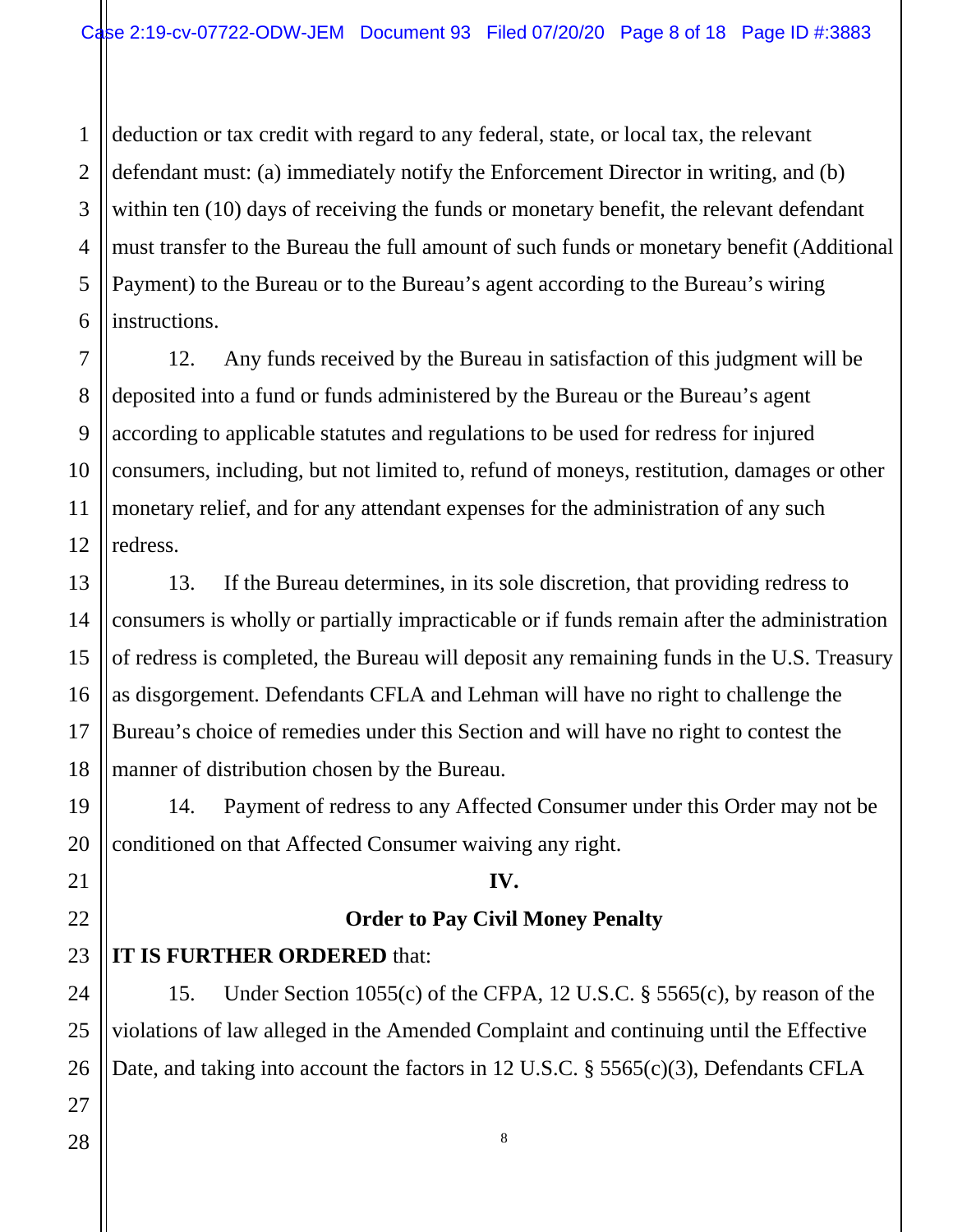1 2 3 and Lehman, jointly and severally, must pay a civil money penalty of \$40,000 to the Bureau. The Bureau may exercise immediately any post-judgment remedies available to it to collect this civil money penalty from Defendants CFLA and Lehman.

4 5 6 16. The civil money penalty paid under this Order will be deposited in the Civil Penalty Fund of the Bureau as required by Section 1017(d) of the CFPA, 12 U.S.C. § 5497(d).

17. Defendants CFLA and Lehman must treat the civil money penalty paid under this Order as a penalty paid to the government for all purposes. Regardless of how the Bureau ultimately uses those funds, Defendants CFLA and Lehman may not:

> a. Claim, assert, or apply for a tax deduction, tax credit, or any other tax benefit for any civil money penalty paid under this Order; or

b. Seek or accept, directly or indirectly, reimbursement or indemnification from any source, including but not limited to payment made under any insurance policy, with regard to any civil money penalty paid under this Order.

18. Defendants CFLA and Lehman agree that the civil penalty imposed by the Order represents a civil penalty owed to the United States Government, is not compensation for actual pecuniary loss, and, thus, as to CFLA and Lehman, it is not subject to discharge under the Bankruptcy Code under 11 U.S.C. § 523(a)(7).

**V.** 

## **Effect of Misrepresentation or Omission Regarding Financial Condition IT IS FURTHER ORDERED** that:

19. The suspensions of the order to pay redress in Section III is expressly premised on the truthfulness, accuracy, and completeness of Defendants CFLA's and Lehman's sworn financial statements and supporting documents submitted to the Bureau on or about June 30, 2019 and supplemented on August 12 and 19, 2019, and on June 4,

7

8

9

10

11

12

13

14

15

16

17

18

19

20

21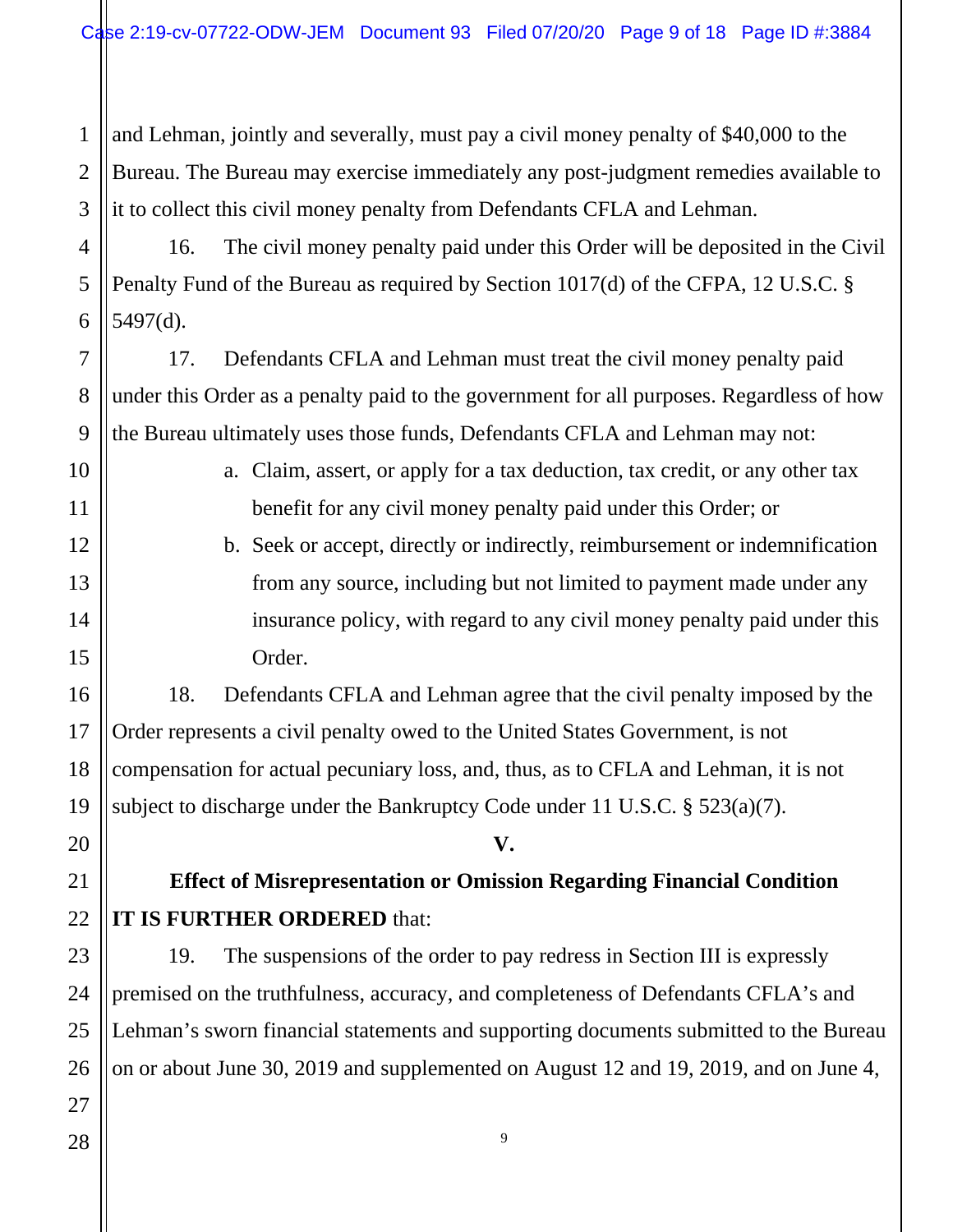1 2 2020 and supplement on June 8, 2020 and June 19, 2020, which Defendants CFLA and Lehman assert are truthful, accurate, and complete, and which include:

a. Financial Statements of Defendants CFLA and Lehman, including the attachments, signed on June 30, 2019 and submitted to the Bureau on or about June 30, 2019;

b. Defendant Lehman's oral testimony provided on or about November 13 and 14, 2018.

c. CFLA's payroll records provided on or about August 12, 2019.

d. Bank statements provided on or about August 19, 2019.

e. Financial Statements of Defendants CFLA and Lehman, including the attachments, signed on June 2, 2020 and submitted to the Bureau on or about June 4, 2020, and which were then supplemented with tax re3turns for 2017, 2018 and 2019 on June 8, 2020 and supplemented with additional account statements on June 19, 2020.

20. If upon motion by the Bureau, the Court determines that Defendant CFLA or Lehman has failed to disclose any material asset or that any of their financial statements or oral testimony contain any material misrepresentation or omission, including materially misstating the value of any asset, the Court shall terminate the suspension of the order to pay redress entered in Section III and, without further adjudication, shall reinstate the order to pay redress entered in Section III and the full order to pay redress of \$3,000,000 shall be immediately due and payable, less any amounts paid to the Bureau under Section III of this Order.

21. If the Court terminates the suspension of the order to pay redress under this Section, the Bureau will be entitled to interest on the order to pay redress computed from the date of entry of this Order, at the rate prescribed by 28 U.S.C. § 1961, as amended, on any outstanding amounts not paid.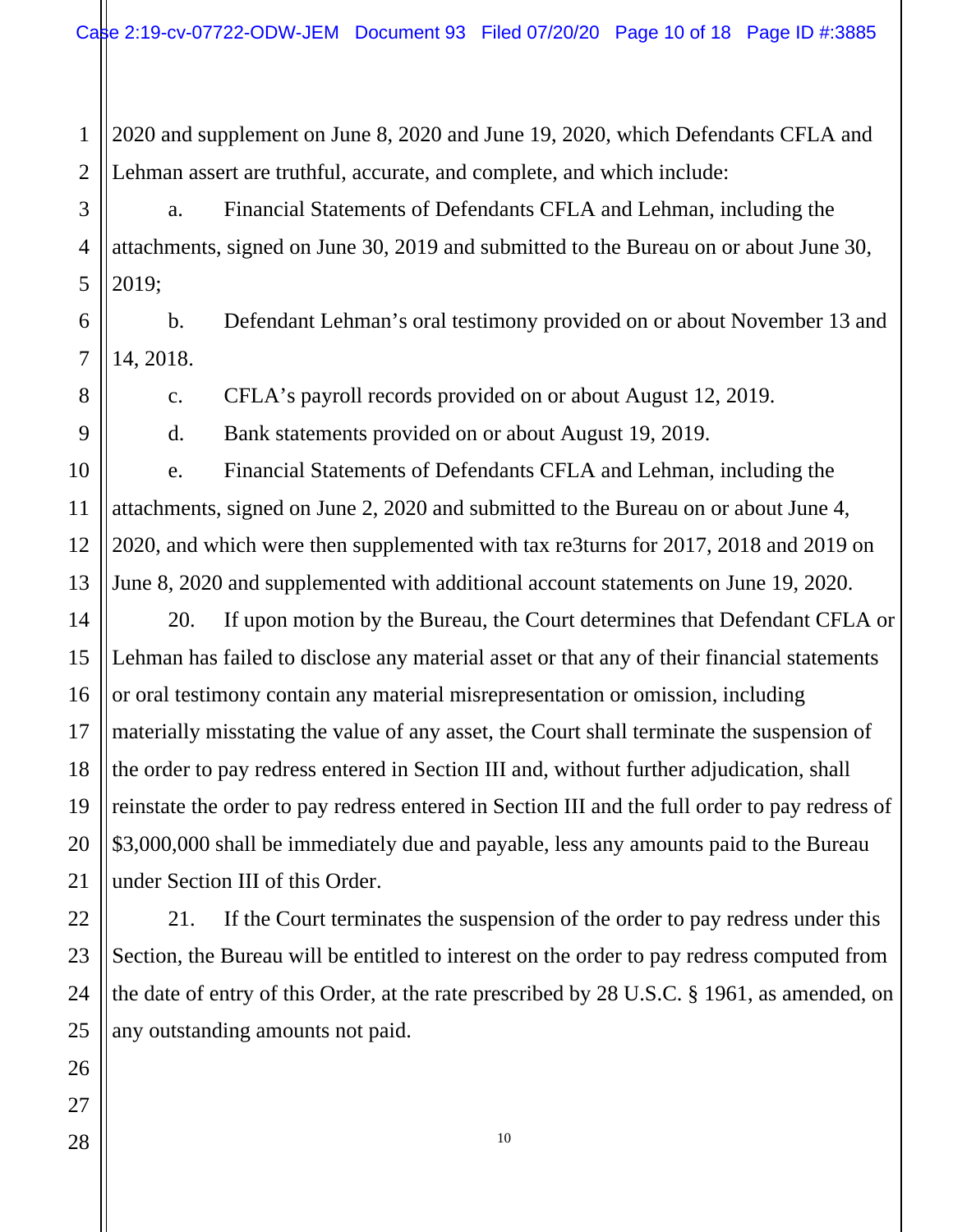1 2 3 4 5 22. Provided, however, that in all other respects this Order shall remain in full force and effect unless otherwise ordered by the Court; and, provided further, that proceedings instituted under this provision would be in addition to, and not in lieu of any other civil or criminal remedies as may be provided by law, including any other proceedings that the Bureau may initiate to enforce this Order.

#### **VI.**

#### **Additional Monetary Provisions**

#### **IT IS FURTHER ORDERED** that**:**

23. In the event of any default on Defendants CFLA's or Lehman's obligation to make payment under this Order, interest, computed under 28 U.S.C. § 1961, as amended, will accrue on any outstanding amounts not paid from the date of default to the date of payment, and will immediately become due and payable.

24. Defendants CFLA and Lehman relinquish all dominion, control, and title to the funds paid under this Order to the fullest extent permitted by law and no part of the funds may be returned to Defendants CFLA or Lehman.

25. The facts alleged in the Amended Complaint will be taken as true and be given collateral estoppel effect, without further proof, in any proceeding based on the entry of the Order, or in any subsequent civil litigation by or on behalf of the Bureau in a proceeding to enforce its rights to any payment or monetary judgment under this Order, such as a nondischargeability complaint in any bankruptcy case.

26. The facts alleged in the Amended Complaint establish all elements necessary to sustain an action by the Bureau under Section 523(a)(2)(A) of the Bankruptcy Code, 11 U.S.C. § 523(a)(2)(A), and for such purposes this Order will have collateral estoppel effect against each Defendant, even in such Defendant's capacity as debtor-in-possession.

6

7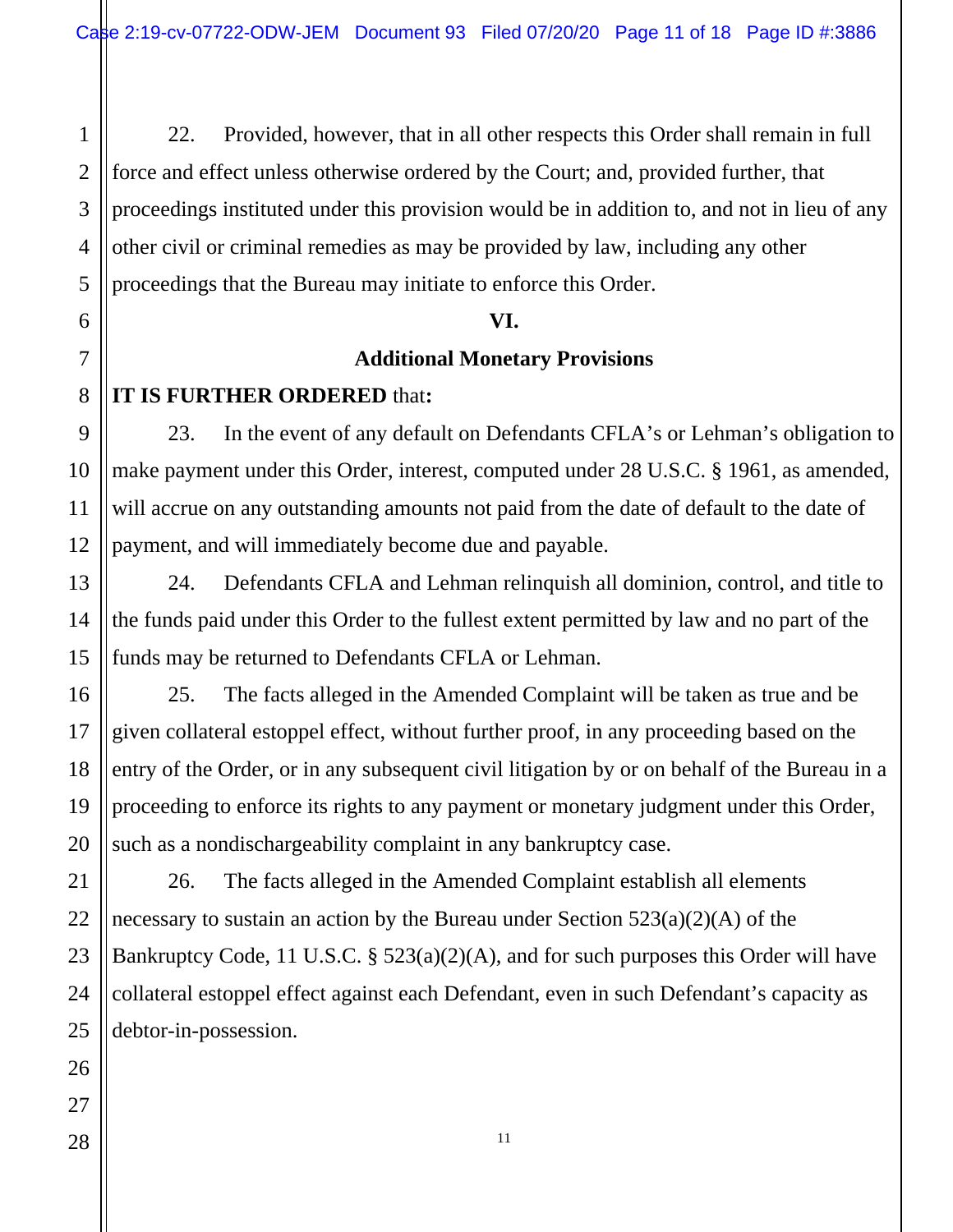27. Under 31 U.S.C. § 7701, Defendants CFLA and Lehman, unless they already have done so, must furnish to the Bureau their taxpayer identifying numbers, which may be used for purposes of collecting and reporting on any delinquent amount arising out of this Order.

28. Within 30 days of the entry of a final judgment, Order, or settlement in a Related Consumer Action, the affected defendant must notify the Enforcement Director of the final judgment, Order, or settlement in writing. That notification must indicate the amount of redress, if any, that Defendants CFLA or Lehman paid or is required to pay to consumers and describe the consumers or classes of consumers to whom that redress has been or will be paid.

29. To preserve the deterrent effect of the civil money penalty in any Related Consumer Action, neither Defendant CFLA nor Lehman may argue that they are entitled to, nor may either Defendant CLFA or Lehman benefit by, any offset or reduction of any monetary remedies imposed in the Related Consumer Action because of the redress or civil money penalty paid in this action or because of any payment that the Bureau makes from the Civil Penalty Fund. If the court in any Related Consumer Action offsets or otherwise reduces the amount of compensatory monetary remedies imposed against either Defendants CLFA or Lehman based on the civil money penalty paid in this action or based on any payment that the Bureau makes from the Civil Penalty Fund, either Defendant CFLA or Lehman, as applicable, must, within 30 days after entry of a final order granting such offset or reduction, notify the Bureau and pay the amount of the offset or reduction to the U.S. Treasury. Such a payment will not be considered an additional civil money penalty and will not change the amount of the civil money penalty imposed in this action.

30. Under Section 604(a)(I) of the Fair Credit Reporting Act, 15 U.S.C.§ 168l b(a)(1), any consumer reporting agency may furnish a consumer report concerning any

1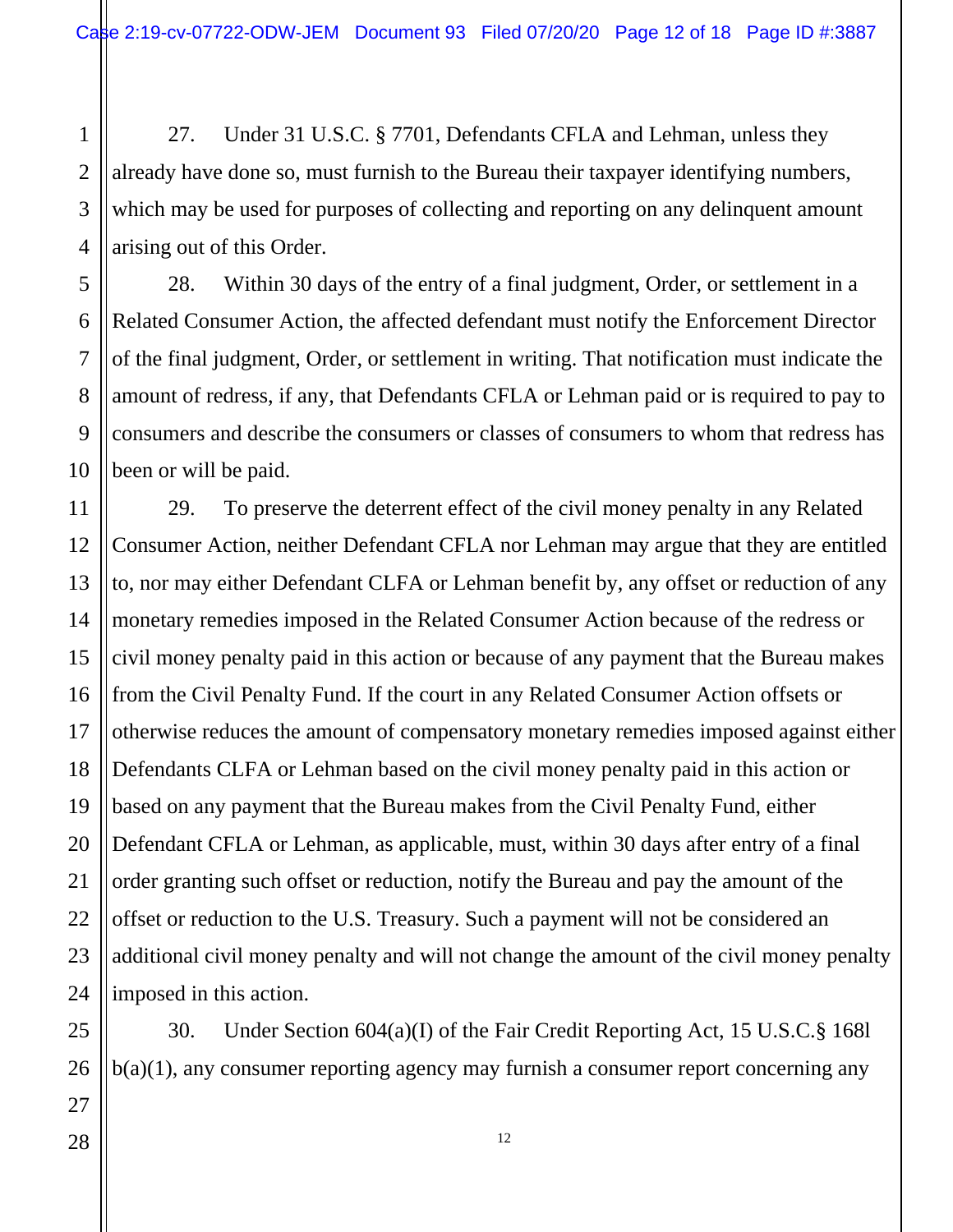1 2 Defendant to the Bureau, which may be used for purposes of collecting and reporting on any delinquent amount arising out of this Order.

#### **COMPLIANCE PROVISIONS**

#### **VII.**

#### **Reporting Requirements**

#### **IT IS FURTHER ORDERED** that:

31. Defendant CFLA or Lehman or both, as applicable, must notify the Bureau of any development that may affect compliance obligations arising under this Order, including but not limited to, the filing of any bankruptcy or insolvency proceeding by or against Defendant CFLA or Lehman; or a change in Defendant CFLA or Lehman's name or address. Defendant CFLA or Lehman or both, as applicable, must provide this notice at least 30 days before the development or as soon as practicable after the learning about the development, whichever is sooner.

32. Within 7 days of the Effective Date, both Defendants CFLA and Lehman must each:

- a. Designate at least one telephone number and email, physical, and postal address as points of contact, which the Bureau may use to communicate with Defendants CFLA and Lehman;
	- b. Identify all businesses for which Defendant CFLA or Lehman is the majority owner, or that Defendant CFLA or Lehman directly or indirectly controls, by all of their names, telephone numbers, and physical, postal, email, and Internet addresses;
		- c. Describe the activities of each such business, including the products and services offered, and the means of advertising, marketing, and sales.
		- d. Identify Defendants CFLA and Lehman's telephone numbers and all email, Internet, physical, and postal addresses, including all residences;

3

4

5

6

7

8

9

10

11

12

13

14

15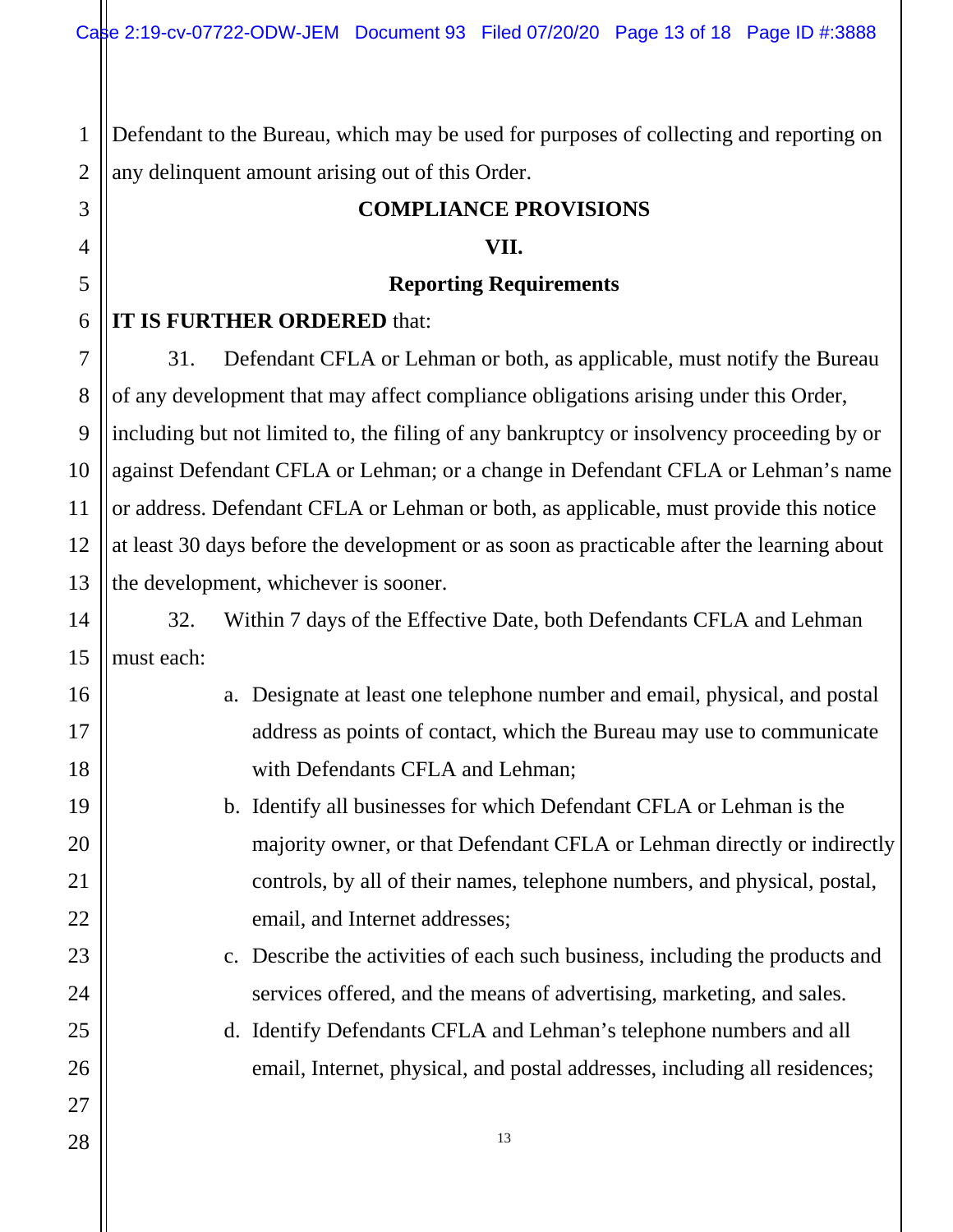| 1                | e. Describe in detail Defendant CFLA's or Lehman's involvement in any                     |  |  |
|------------------|-------------------------------------------------------------------------------------------|--|--|
| $\overline{2}$   | business for which either performs services in any capacity or which                      |  |  |
| 3                | either wholly or partially owns, including Defendant CFLA's or                            |  |  |
| 4                | Lehman's title, role, responsibilities, participation, authority, control, and            |  |  |
| 5                | ownership.                                                                                |  |  |
| 6                | Defendants CFLA and Lehman must report any change in the information<br>33.               |  |  |
| $\boldsymbol{7}$ | required to be submitted under Paragraph 31 at least 30 days before the change or as soon |  |  |
| 8                | as practicable after learning about the change, whichever is sooner.                      |  |  |
| 9                | Within 90 days of the Effective Date, and again one year after the Effective<br>34.       |  |  |
| 10               | Date, both Defendant CFLA and Lehman must each submit to the Enforcement Director         |  |  |
| 11               | an accurate written compliance progress report sworn to under penalty of perjury          |  |  |
| 12               | (Compliance Report), which, at a minimum:                                                 |  |  |
| 13               | a. Lists each applicable paragraph and subparagraph of the Order and                      |  |  |
| 14               | describes in detail the manner and form in which each Defendant has                       |  |  |
| 15               | complied with each such paragraph and subparagraph of this Order;                         |  |  |
| 16               | b. Attaches a copy of each Order Acknowledgment obtained under Section                    |  |  |
| 17               | VIII, unless previously submitted to the Bureau.                                          |  |  |
| 18               | After the one-year period, both Defendant CFLA and Lehman must each submit to the         |  |  |
| 19               | Enforcement Director additional Compliance Reports within 14 days of receiving a          |  |  |
| 20               | written request from the Bureau.                                                          |  |  |
| 21               | VIII.                                                                                     |  |  |
| 22               | <b>Order Distribution and Acknowledgment</b>                                              |  |  |
| 23               | <b>IT IS FURTHER ORDERED that,</b>                                                        |  |  |
| 24               | Within 7 days of the Effective Date, Defendants CFLA and Lehman must<br>35.               |  |  |
| 25               | submit to the Enforcement Director an acknowledgment of receipt of this Order, sworn      |  |  |
| 26               | under penalty of perjury.                                                                 |  |  |
| 27               |                                                                                           |  |  |
| 28               | 14                                                                                        |  |  |
|                  |                                                                                           |  |  |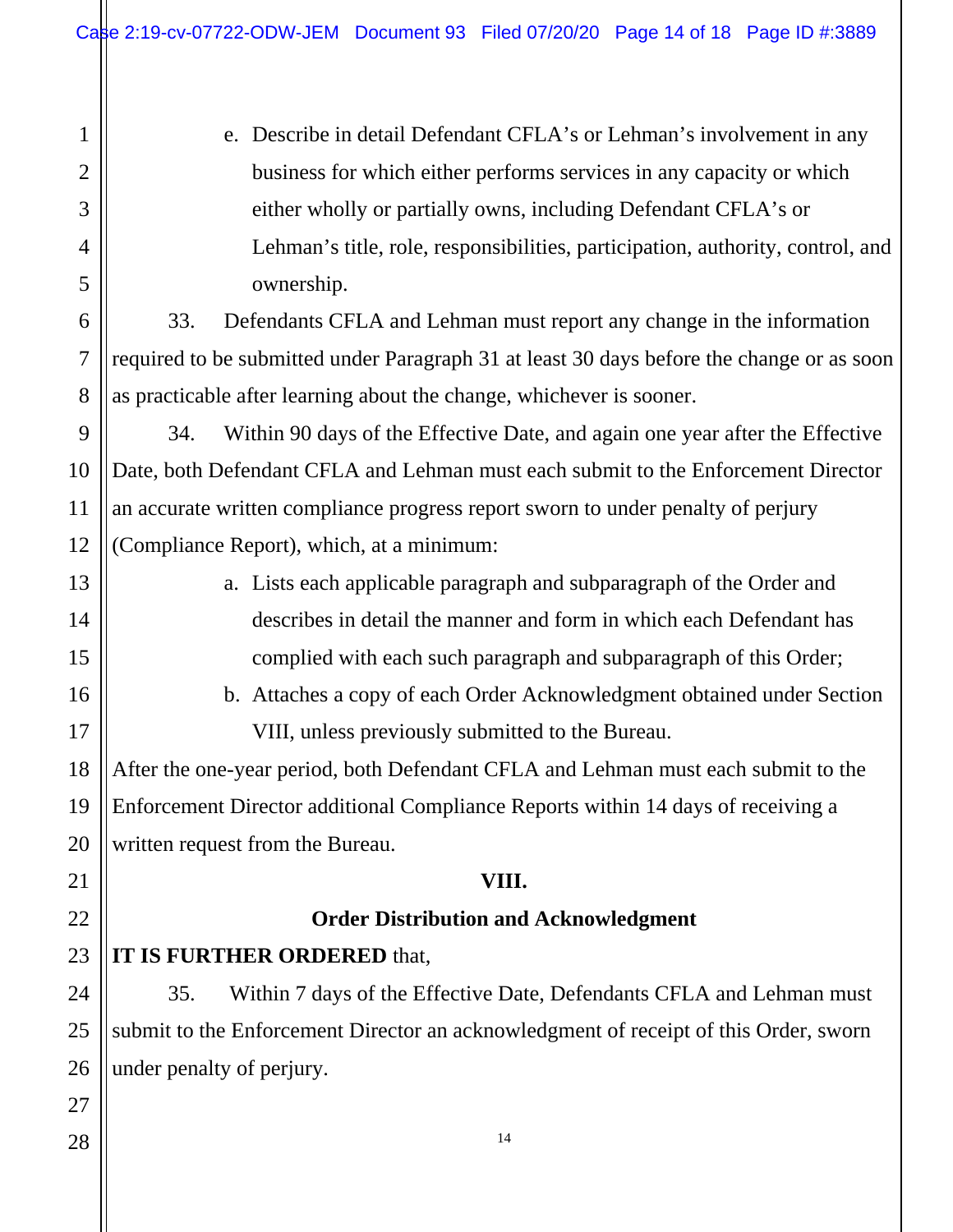2 36. For 5 years from the Effective Date, both Defendant CFLA and Lehman, for any business for which either is the majority owner or which either directly or indirectly controls, must each deliver a copy of this Order to any business entity resulting from any change in structure referred to in Section VII, Reporting Requirements, any future board members and executive officers, as well as to any managers, employees, Service Providers, or other agents and representatives who will have responsibilities related to the subject matter of the Order before they assume their responsibilities.

37. Both Defendant CFLA and Lehman must each secure a signed and dated statement acknowledging receipt of a copy of this Order, ensuring that any electronic signatures comply with the requirements of the E-Sign Act, 15 U.S.C. § 7001 *et seq.*, within 30 days of delivery, from all persons receiving a copy of this Order under this Section.

## **IX.**

### **Recordkeeping**

#### **IT IS FURTHER ORDERED** that

38. Both Defendant CFLA and Lehman, for any business for which either is a majority owner or which either directly or indirectly controls, must each create, for at least 5 years from the Effective Date, the following business records: All documents and records necessary to demonstrate full compliance with each provision of this Order, including all submissions to the Bureau.

39. Both Defendant CFLA and Lehman must each retain these documents for at least 5 years after creation and make them available to the Bureau upon the Bureau's request.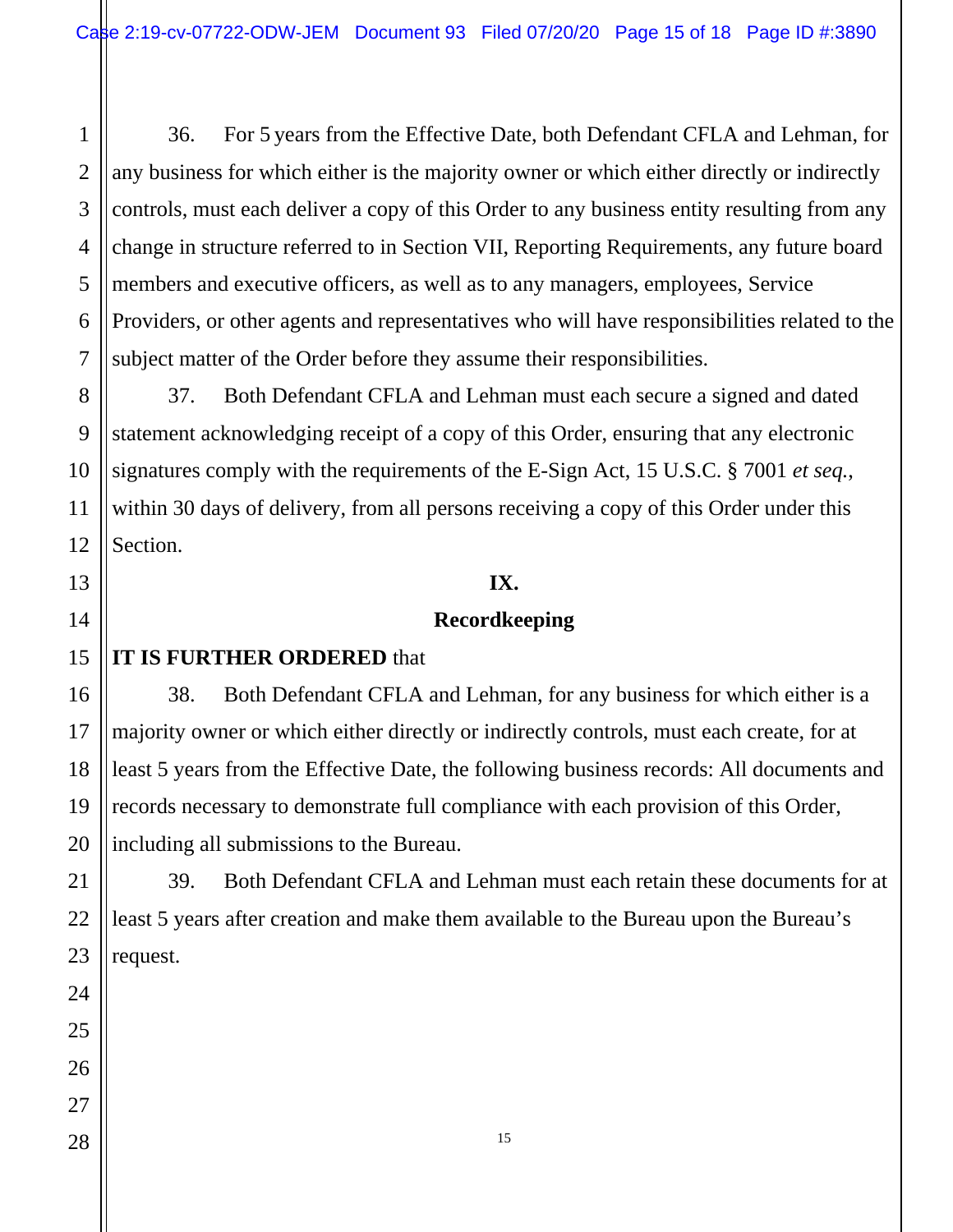# **X. Notices IT IS FURTHER ORDERED** that: 40. Unless otherwise directed in writing by the Bureau, Defendants CFLA and Lehman must provide all submissions, requests, communications, or other documents relating to this Order in writing, with the subject line, "CFPB v. Certified Forensic Loan Auditors, et al., Case No. CV 19-07722," and send them by overnight courier or firstclass mail to the below address and contemporaneously by email to Enforcement\_Compliance@cfpb.gov: Assistant Director for Enforcement Bureau of Consumer Financial Protection ATTENTION: Office of Enforcement 1700 G Street, N.W. Washington D.C. 20552 **XI. Cooperation with the Bureau IT IS FURTHER ORDERED** that: 41. Defendants CFLA and Lehman must cooperate fully to help the Bureau determine the identity and location of, and the amount of injury sustained by, each Affected Consumer. Defendants CFLA and Lehman must provide such information in its or its agents' possession or control within 14 days of receiving a written request from the Bureau.

23 24 25 26 42. Defendants CFLA and Lehman must cooperate fully with the Bureau in this matter and in any investigation related to or associated with the conduct described in the Amended Complaint, including the identification of CFLA's current and former employees and contractors and current and former customers. Defendants CFLA and

27 28

1

2

3

4

5

6

7

8

9

10

11

12

13

14

15

16

17

18

19

20

21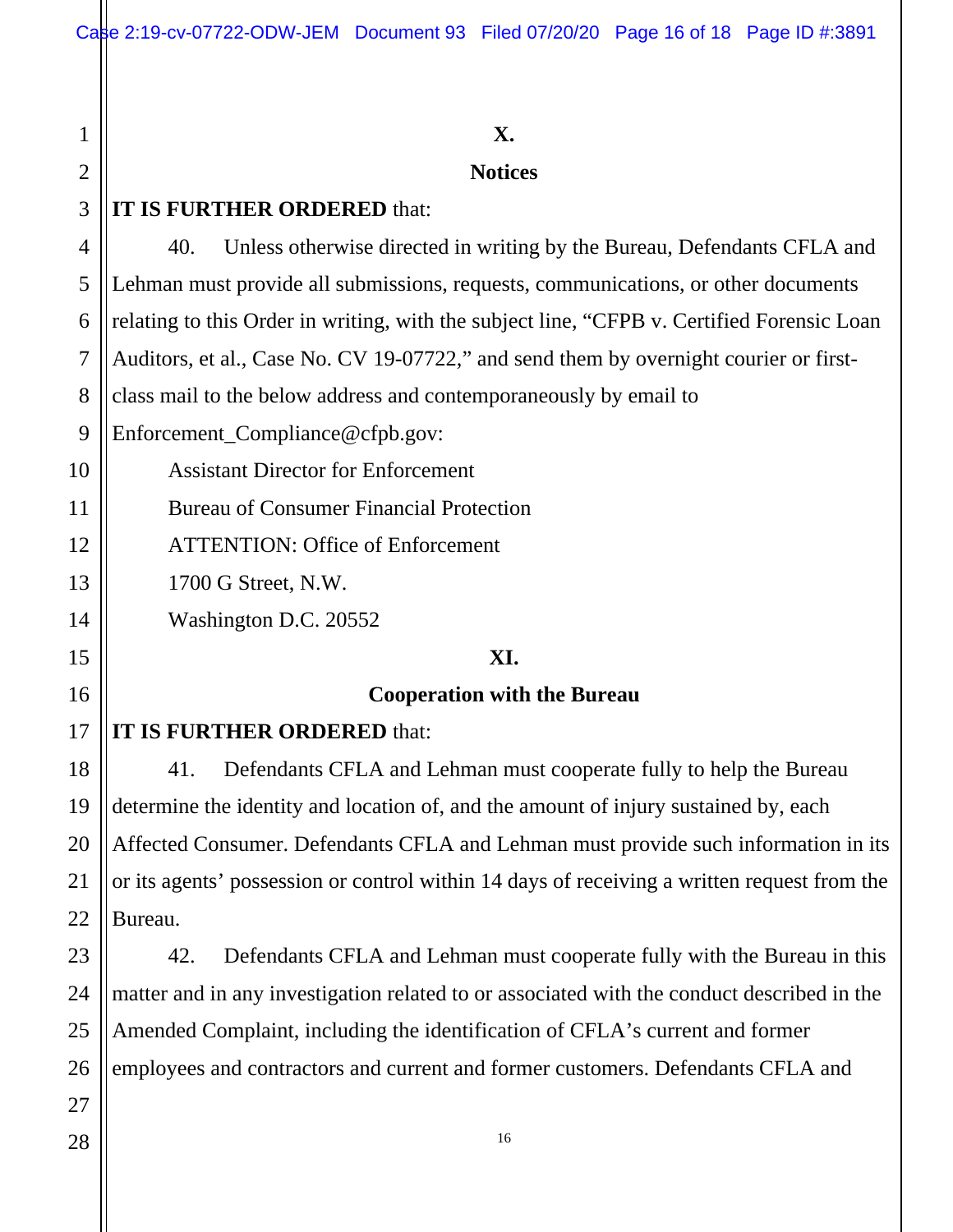Lehman must provide truthful and complete information, evidence, and testimony.

2 3 Defendants CFLA and Lehman must appear for interviews, discovery, hearings, trials, and any other proceedings that the Bureau may reasonably request upon 10 days written notice, or other reasonable notice, at such places and times as the Bureau may designate, without the service of compulsory process.

#### **XII.**

#### **Compliance Monitoring**

**IT IS FURTHER ORDERED** that, to monitor Defendants CFLA's and Lehman's compliance with this Order, including the financial representations upon which the order to pay redress and part of the civil money penalty was suspended:

43. Within 14 days of receipt of a written request from the Bureau, either Defendant CFLA, Lehman or both, as applicable, must submit additional compliance reports or other requested non-privileged information, related to requirements of this Order, which must be sworn under penalty of perjury; provide sworn testimony related to requirements of this Order and Defendants CFLA's and Lehman's compliance with those requirements; or produce non-privileged documents related to requirements of this Order and Defendants CFLA's and Lehman's compliance with those requirements.

44. For purposes of this Section, the Bureau may communicate directly with Defendants CFLA and Lehman, unless Defendants CFLA or Lehman or counsel they retain notifies the Bureau that they have retained counsel related to these communications.

45. Defendants CFLA and Lehman must permit Bureau representatives to interview about the requirements of this Order and Defendants CFLA's and Lehman's compliance with those requirements any employee or other person affiliated with Defendants CFLA or Lehman who has agreed to such an interview. The person interviewed may have counsel present.

1